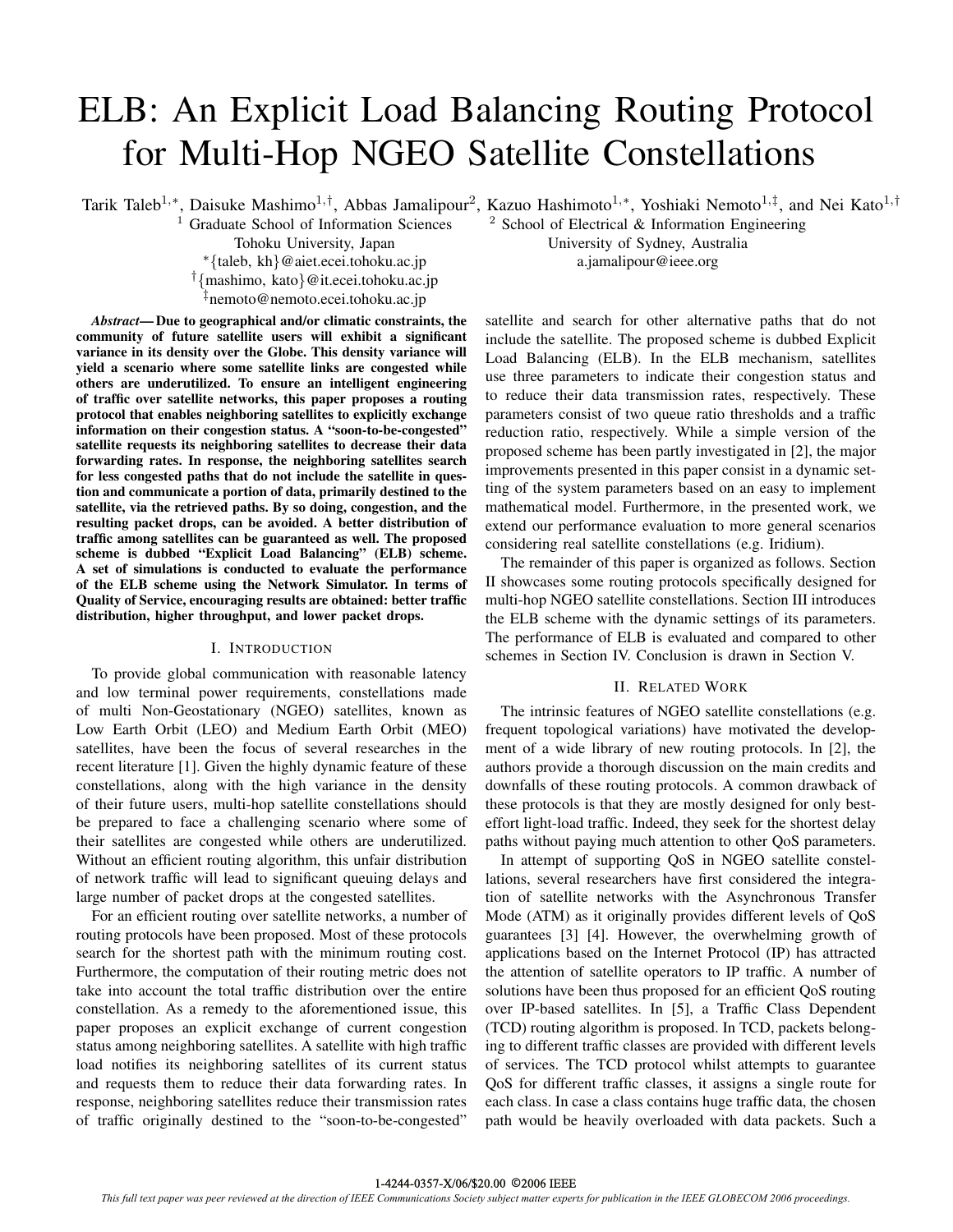scenario ultimately affects the balancing of traffic load over the entire satellite constellation. In [6], a Multi-Protocol Label Switching (MPLS) routing protocol is proposed for NGEO satellite systems. Despite the promising performance of the protocol, issues related to rerouting and maintenance overhead remain unsolved and put the practicality of the protocol in question.

As mentioned earlier, most conventional routing algorithms base their route decision primarily on propagation delays. Such a decision usually yields poor QoS routing in case of heavy loads. This is due to the large contribution of queuing delays in the total communication delay. In this regard, a more appropriate routing cost metric has to be selected. In [7], a Probabilistic Routing Protocol (PRP) is proposed. The PRP scheme uses a cost metric as a function of time and traffic load. The traffic load is assumed to be location homogeneous. The major drawback of the protocol consists in this assumption as it is far away from being realistic. Indeed, newly coming traffic can easily congest the chosen PRP path and leave other resources underutilized. [8] proposes a Minimum Flow Maximum Residual (MFMR) routing protocol where the minimumhop path with the minimum number of flows is selected. One of the main drawbacks of the protocol consists in the fact that it implies knowledge of the flows over the constellation and does not consider the case where the flows count increases along the selected path. Given the fast movements of satellites, such scenario may occur frequently. This would lead to the congestion of the chosen MFMR paths and ultimately unfavorable performance. In [9], Jianjun *et. al.* propose a Compact Explicit Multi-path Routing (CEMR) algorithm based on a cost metric that involves both propagation and queuing delays. At a given satellite, the queuing delay is predicted by monitoring the number of packets in the outgoing queue of the satellite over a time interval. It is assumed that the network state over each time interval is updated before routing calculation is carried out. While the used cost metric gives a good insight about the queuing delay that may be experienced by a packet at a given satellite, it does not reflect the congestion state of the next hop, nor does it estimate the queuing delay a packet may experience there. It does not reflect the likeliness of packets to be dropped by the downstream hop either. Taking these remarks into account, the research work outlined in this paper aims to develop a routing strategy where packet drops are avoided and traffic burden is efficiently and fairly distributed among all participating satellites.

# III. OPERATIONAL OVERVIEW OF THE ELB SCHEME

Before delving into details of the ELB scheme and its parameter settings, we first list the key components used in the scheme. A multi-hop NGEO satellite constellation consists of  $S$  satellites uniformly distributed over  $N$  orbits, forming a mesh network topology. Each satellite is able to set up a maximum of  $M$  links with its neighboring satellites. These links are called Inter Satellite Links (ISLs).

A satellite is considered to be in a Free State (FS) when the queue ratio of its current queue occupancy to the total queue size,  $Q_r$ , is inferior to a pre-defined threshold  $\alpha$ . Having the queue ratio between the threshold  $\alpha$  and another predetermined threshold  $\beta$ , the satellite is considered to be in a Fairly Busy State (FBS). The satellite is considered to be in a Busy State (BS) if its queue ratio exceeds the threshold  $\beta$ .

Assuming that each satellite is aware of its neighboring satellites, satellites mutually and dynamically exchange information on the states of their queue occupancies. Indeed, when a satellite  $A$  experiences a state transition from free to fairly busy, it sends a warning message to its neighboring satellites informing them that it is about to get congested. The neighboring satellites are then requested to update their routing tables and start searching for alternate paths that do not include satellite A. When the satellite enters the busy state, it transmits a Busy State Advertisement (BSA) signaling packet requesting the neighboring satellites to reduce their sending rates of traffic destined to satellite A by a ratio  $\chi$ . The  $(1 - \chi)$  portion of traffic data will be transmitted via alternate paths retrieved earlier. The BSA signaling packet carries information on the satellite ID and the Traffic Reduction Ratio (TRR)  $\chi$ . The remainder of this section portrays the setting procedure of the system parameters  $\alpha$ ,  $\beta$ , and  $\gamma$ .

# *A. Setting of Queue Ratio Thresholds*

The key philosophy behind an optimum setting of  $\beta$  and  $\alpha$  is to reflect the packet discarding probability in these two parameters so as to avoid packet drops when a satellite is running under heavy loads. Let  $I$  and  $O$  denote the total input and output traffic rates at a given satellite, respectively. Let  $Q_l$ and  $q(t)$  denote its total queue length and its queue occupancy at time  $t$ , respectively. Assuming that the input and output traffic rates constant over a short period of time, the elapsing time till a packet drop occurs can be simply expressed as follows.

$$
\delta_d = \frac{(Q_l - q(t)) \cdot P_{avg}}{I - O} \tag{1}
$$

where  $P_{avg}$  is the average packet size. If the satellite is assumed to monitor its queue occupancy every  $\delta$  interval time, it needs a maximum of  $(\delta + d)$  time to notify its neighboring satellites of a possible packet drop, where  $d$  indicates the ISL delay. In this case, two scenarios can be envisioned:

- $\delta_d \leq \delta + d$ : Packet drops happen before neighboring satellites are notified and adequate measures are taken. In this case, the packet dropping probability is one  $(p = 1)$ .
- $\delta_d > \delta + d$ : In this case, if the satellite keeps receiving and transmitting data at same rates over a number of monitoring intervals, packet drops happen only once during  $\left(\frac{\delta_d}{\delta + d}\right)$  times of monitoring operations. The packet dropping probability is thus  $\frac{\delta+d}{\delta_d}$ .

The packet dropping probability can be expressed as

$$
p = Min(1, \frac{\delta + d}{\delta_d}) \tag{2}
$$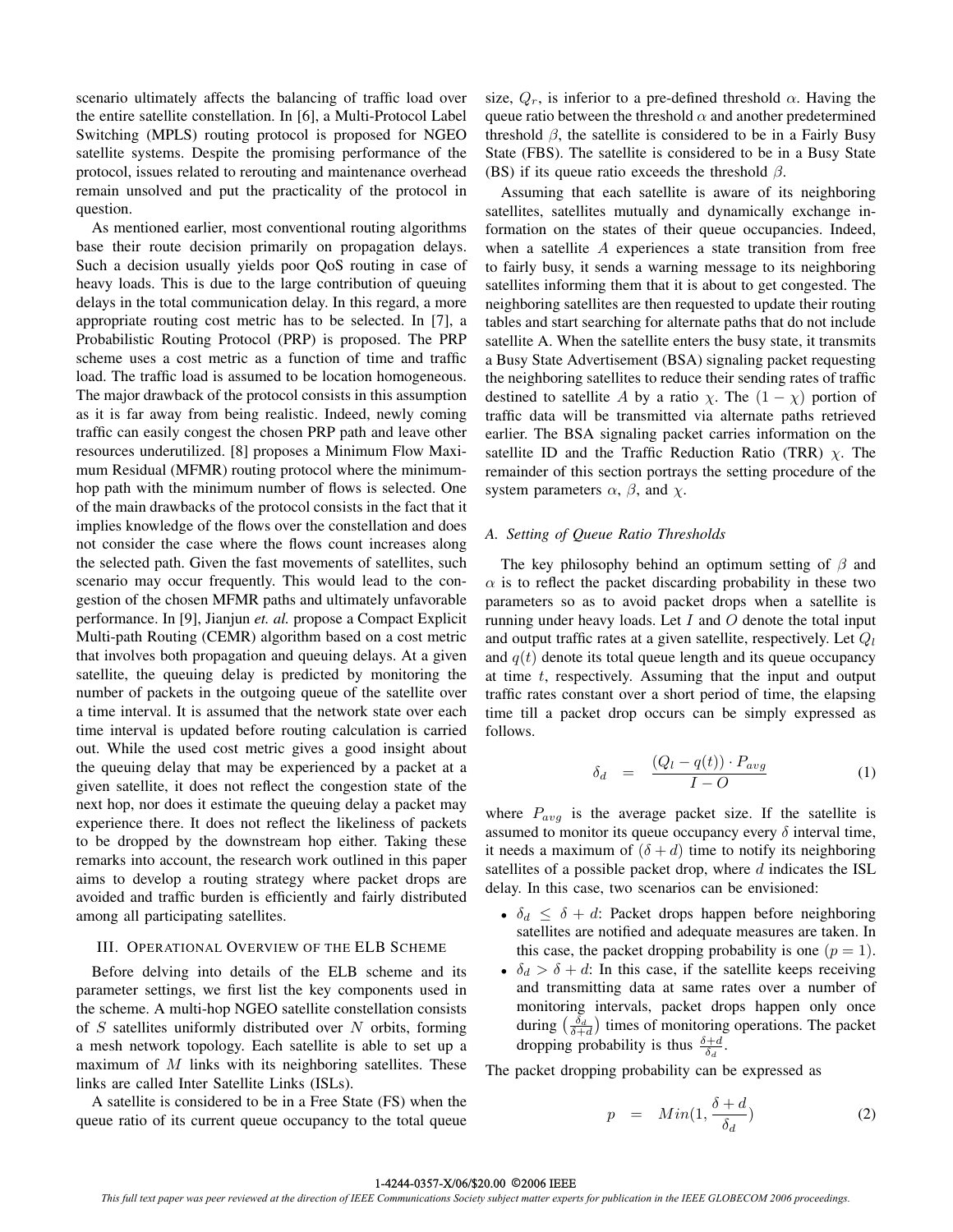To reflect the packet dropping probability in the setting of  $\beta$ , we set  $\beta$  to  $(1-p)^{1}$ .

$$
\beta = 1 - p \tag{3}
$$

The rational behind this setting is that when traffic load gets heavy and p gets higher values,  $\beta$  should be set to small values so as the satellite would transit quickly to the busy state and neighboring satellites would be promptly requested to reduce their sending rates to avoid possible congestion and packet drops. In this regard, it should be noted that setting the monitoring interval  $\delta$  to high values may lead to significant packet drops. Indeed, in case of long monitoring intervals, by the time a satellite monitors its queue length, congestion may have already occurred and packet drops become then inevitable. In such case, the packet dropping probability will be equal to one  $(p = 1)$ . Consequently,  $\beta$  will be always set to zero. As a remedy to this issue, the satellites are assumed to monitor their queues in a real time fashion. Therefore,  $\delta$  is set to  $1ms$  throughout this paper.

An optimum setting of the threshold  $\alpha$  is a tradeoff between twofold. First, with small values of  $\alpha$ , neighboring satellites can be granted a time long enough to carry out their search for alternative paths before they are asked to detour their traffic from the congested satellite. Second, with high values of  $\alpha$ , neighboring satellites are requested to search for alternative paths only when it is necessary, in other words less frequently. This improves the warning accuracy and reduces the overhead that may result in case of frequent searches for alternative paths. Considering these two observations and for the sake of the scheme simplicity,  $\alpha$  is set to half of  $\beta$ .

$$
\alpha = \frac{\beta}{2} \tag{4}
$$

## *B. Setting of the Traffic Reduction Ratio*

The main objective behind the setting of the TRR parameter is to allow satellites to return back to their free state and reside in this state for at least a predetermined period of time  $\theta$ . Let  $I_t$  and  $I_s$  denote the total rate of traffic coming from terminals within the coverage area of a satellite and that of traffic coming from neighboring satellites, respectively. When the satellite shifts to the busy state, it requests neighboring satellite to reduce their sending rates. By the time the BSA signaling packet reaches the neighboring satellites, the queue occupancy of the satellite is

$$
q(t_{BSA}) = Min(Q_l \cdot \beta + \frac{d \cdot (I_s + I_t - O)}{P_{avg}}, Q_l)
$$
 (5)

So as that the satellite is ensured a prompt recovery and a residual time in the normal state for at least  $\theta$  time, the new rate of traffic coming from neighboring satellites,  $I_s^{new}$ , should satisfy the following equation

$$
(I_s^{new} + I_t) - O = \frac{P_{avg} \cdot (q(t_{BSA}) - Q_l \cdot \alpha)}{\theta} \tag{6}
$$

<sup>1</sup>This setting can be further enhanced using the Exponentially Weighted Moving Average (EWMA). In the conducted simulations, the use of EWMA is not considered.

The TRR parameter can be accordingly computed as

$$
\chi = Min\left(Max(0, \frac{I_s^{new}}{I_s}), 1\right) \tag{7}
$$

By this setting, a long enough recovery time can be granted for satellites before they enter again the busy state and request their neighboring satellites to reduce further their sending rates.

Another important feature that should be also taken into account in the design of the ELB scheme is related to the traffic redistribution cascading issue that may occur to the alreadydetoured portion of traffic. Indeed, as previously explained, to avoid the congestion of a satellite, neighboring satellites are requested to transmit a portion of traffic data via paths that do not include the satellite in question. At this stage, the system should ensure that the detoured portion of traffic does not experience further detouring along the selected paths till the destination. For this purpose, we use a routing metric that instantly reflects both the one-way propagation delay and the instant queuing delay. This is similar in concept to the idea of CEMR [9]. We assume that routing tables are updated periodically every  $\Delta$  interval time. At time t, the instant path cost is defined as

$$
L_{cost}(t) = T_d + T_B(t)
$$
\n(8)

where  $T_d$  denotes the one-way propagation delay.  $T_B(t)$ denotes a predicted value of the queuing delay at time  $t$  and is computed as follows

$$
T_B(t) = \frac{1}{\Delta} \times \int_{t-\Delta}^t q(i) \times \frac{P_{avg}}{C} \times di \tag{9}
$$

where C denotes the ISL capacity.

## IV. PERFORMANCE EVALUATION

## *A. Simulation Setup*

In this section, we evaluate the performance of the ELB scheme using the Network Simulator (NS) [10]. We consider the Iridium constellation. The constellation is formed of 66 satellites evenly and uniformly distributed over six orbits. Each satellite maintains four ISLs with its neighboring satellites. Uplinks, downlinks, and ISLs are each given a capacity equal to  $25Mbps$  ( $C = 25Mbps$ ). Their delays are set to  $20ms$  ( $d =$ 20ms). With no specific purpose in mind, the average packet size is set to  $1KB$  ( $P_{avg} = 1KB$ ). Drop-Tail based buffers, of lengths equal to 200 packets, are used  $(Q_l = 200 \, \text{pkts})$ .

For traffic generation, we consider 600 non-persistent On-Off flows. The On/Off periods of the connections are derived from a Pareto distribution with a shape equal to 1.2. The average burst time and the average idle time are set to 200ms. The source and destination end-terminals are dispersed all over the Earth, divided into six continental regions, following a distribution identical to the traffic distribution used in [11] [12]. The sources send data at constant rates from within the range of  $0.8Mbps$  to  $1.5Mbps$ .

In the performance evaluation, we use the Dijkstra's Shortest Path (DSP) algorithm and CEMR as comparison terms.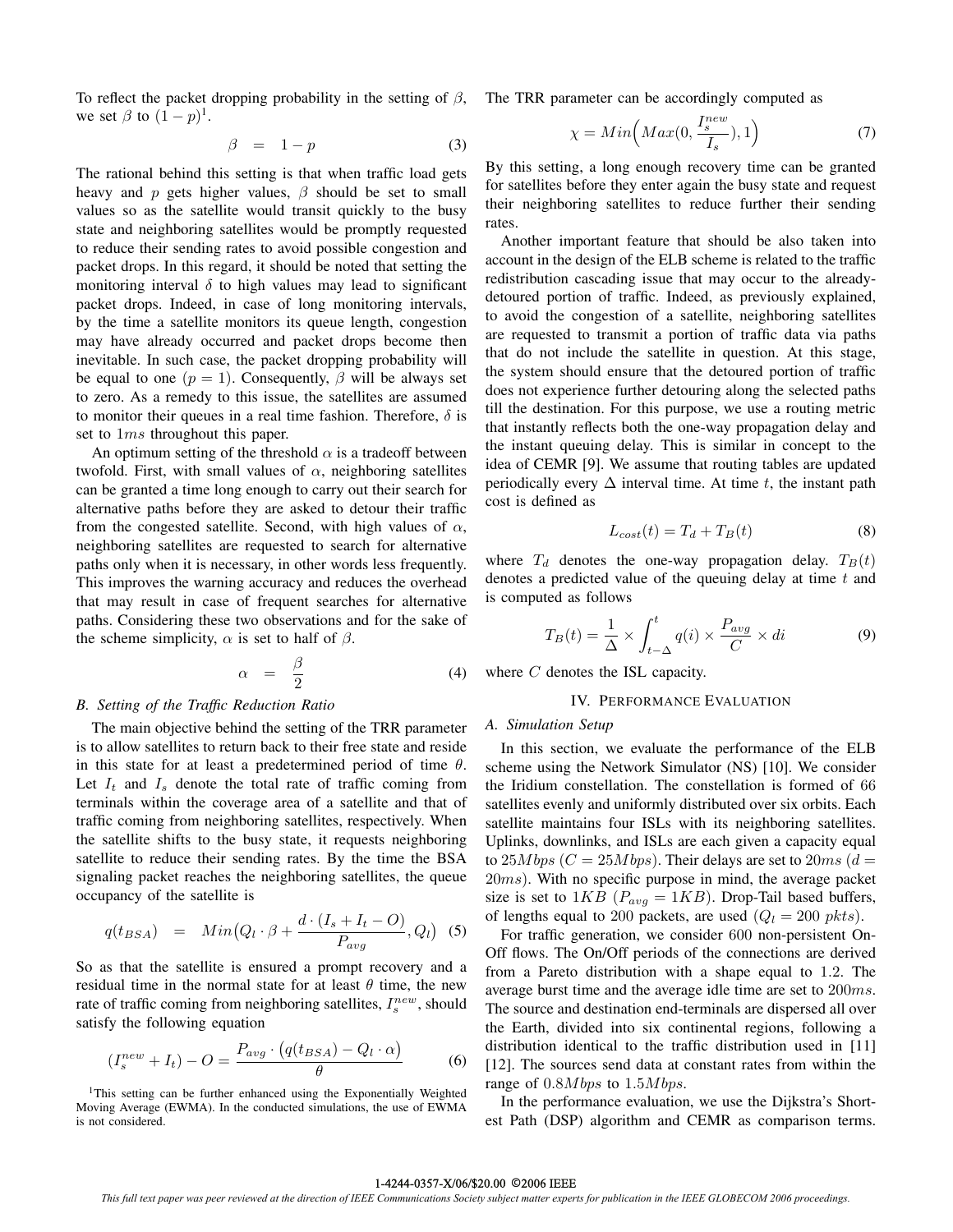While the ELB scheme can be implemented over any routing protocol, we consider two implementations of the scheme; one over DSP and the other over CEMR. Our implementation of CEMR is based on the scheme description in [9]. Similarly to the paper, the routing cost metrics of CEMR and ELB are updated every 1s interval of time ( $\Delta = 1s$ ). The performance of the schemes is evaluated in terms of the achieved total throughput and the experienced total packet drops. To investigate how well traffic is distributed over the entire constellation, the following traffic distribution index is used.

$$
f = \frac{\left(\sum_{i=1}^{n} x_i\right)^2}{n \sum_{i=1}^{n} x_i^2} \tag{10}
$$

where  $n$  is the number of ISLs and  $x_i$  denotes the actual number of packets that traversed the  $i^{th}$  ISL. This index ranges from zero to one and indicates how well the traffic is distributed over the constellation. Simulations are all run for 60s. In the conducted simulations, satellites monitor their current queue occupancy in a real time fashion ( $\delta = 1ms$ ). Finally, unless otherwise specified, the desired time for a satellite to reside in the Free state after a transition to the Busy state  $\theta$  is set to 200ms (e.g. deliberately set to ten times the ISL delay).

# *B. Simulation Results*

To investigate the abilities of the ELB scheme in supporting QoS, we evaluate its performance in terms of the achieved throughput and the total packet drops experienced by the simulated 600 connections. Fig. 1 graphs the total number of packet drops experienced by all the connections during the entire simulation course and that is for different sending rates of the connections. For all the considered bit rates, the implementation of ELB over CEMR shows the best performance as it achieves the lowest packet drop rate. Note also that even the implementation of ELB over DSP avoids more packet drops than the other two routing protocols, DSP and CEMR. This indicates an important feature of the ELB scheme in avoiding packet drops by alleviating congestion at satellites. The good performance of the ELB scheme in avoiding packet drops is manifested also in terms of the high throughput achieved by the ELB scheme. Fig. 2 shows that implementing ELB over CEMR and DSP leads to a remarkable increase in the total achieved throughput compared to the other two schemes, DSP and CEMR.

The ELB scheme results also in a more balanced distribution of traffic over the entire constellation. To illustrate the idea at hand, we plot the traffic distribution index for different values of sending rates in Fig. 3. The figure indicates that the implementation of ELB over DSP significantly outperforms the Dijkstra algorithm. This performance is attributable to the fact that the DSP algorithm bases its routing strategy on only finding paths with the shortest delay. Data is then transmitted over single paths during the entire transmission time. On the other hand, the ELB scheme searches for alternative paths when a satellite is about to get congested. Data is then transmitted over multiple less congested paths. This operation







Fig. 2. Total throughput for different individual sending rates

leads intuitively to a better and more efficient distribution of traffic among the constellation links. Compared to the CEMR scheme, whilst the implementation of ELB over CEMR exhibits a better distribution of traffic, the improvement is minimal. The underlying reason beneath this performance consists in the fact the CEMR uses also multiple disjoint paths for transmitting data. This fact makes different links involved in the transmission of data and yields hence a relatively wide distribution of traffic over the entire constellation.

In the ELB scheme, packets belonging to the same flow may have to traverse different paths with different propagation delays. In such case, out-of-order packets and delay jitter may occur. For connectionless protocols (e.g. User Datagram Protocol - UDP), this issue can be easily resolved by buffering capabilities. Indeed, a small buffer at end terminals can ensure coherent reception, remove the jitter added by the network, and recover the original timing relationships between the transmitted data. For applications based on connectionoriented protocols (e.g. Transmission Control Protocol - TCP), a certain level of tolerance in packet disorder or delay jitter should be guaranteed. On the other hand, the ELB scheme sometimes forces packets to traverse more hops than in case of traditional routing algorithms. The ELB scheme may be thus thought of as a scheme that guarantees high throughput and low packet drops, but at the price of higher delays. However, considering the significant queuing delays that may result from congesting satellites, the additional hops that should be traversed by packets can be justified. Furthermore, it would be